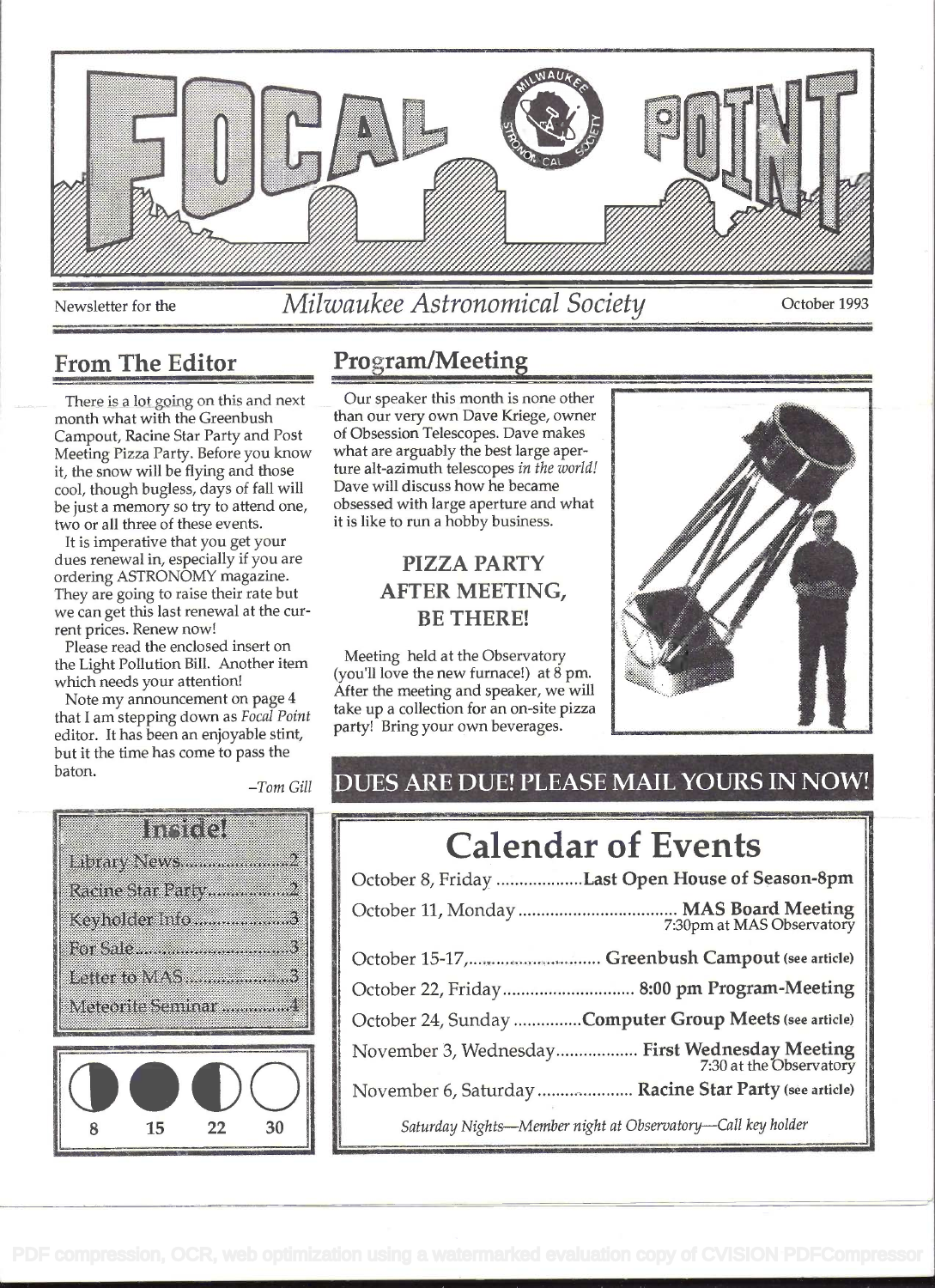The following reviews were submitted by MAS members. Both books are The MAS Computer Group will<br>ecent acquisitions and can be found in the MAS Library. again meet at the home of Lee Keith. recent acquisitions and can be found in the MAS Library.

Astronomical Photometry by A.A Henden and R.H. Kaitchuck. The emphasis **MAS Computer**<br> **A** He book is on observational work which is within the reach of amateurs with **Group Meeting** of the book is on observational work which is within the reach of amateurs with Group Meeting modest equipment.<br>
Sun., Oct. 24, 7:30 pm.

Modern technology has now developed to the point where amateurs no longer need to be dependent on visual measures alone. A few amateurs have Insper need to be dependent on visual measures alone. A lew amateurs have<br>already built photoelectric equipment and have made useful observations with the featured software demonstra-<br>tion will be of Distant Suns for it. This book is written in an attempt to interest more observers in this sort of  $\frac{1001 \text{ WIII}}{1000 \text{ WII}}$ work and to indicate how suitable equipment can be built and used, what sort Lee lives at 8150 S. Legend Drive in work and to indicate now suitable equipment can be buin and used, what sore lives at 8150 S. Legend Drive in<br>of objects will most profitably repay observations and how such observations Franklin If you have questions you of objects will most profitably repay observations and now such observations<br>should be treated, once obtained. Should be treated, once obtained.<br>I'm grateful to **Brian Ganiere** for my introduction to this book. can call Lee at 425-2331.

-reviewed by Chris Hesseltine

The New Astronomers by Donald Goldsmith. This companion volume to the **Greenbush Campout** PBS series of the same name travels from the very basic "What is astronomy" to astronomy for the 21st century. On its way, you will meet these new astronomers through very brief biographies, and learn of new instrumentation, birth and death of stars, planetary voyages, dark matter, neutrino astronomy, CCD's, and proposed new projects. One of these is SLIGO, the Laser Interferometer Gravity Wave Observer, to be used to detect gravity from "localized sources" such as supernovas, or colliding black holes. Packed with information and photos, this book has something for every interest and is very readable.

-reviewed by Assistant Librarian Mary Ann Tangney

### Richard Wiesen Memorial Telescope

For two months much dialog has been generated concerning the Richard Wiesen Memorial Telescope. Between the Board, and our members too; many for just one? For more info/direc-<br>thoughtful ideas were discussed. Now the time has come to bring specificity to tions, call Paul Borchardt at 781-01 thoughtful ideas were discussed. Now the time has come to bring specificity to this worthwhile endeavor. For the October 11 Board meeting, I am asking the Board to prepare a specific plan that will permit us to put in place at the earliest possible time, this Memorial to Richard. In this way we pay honor to his memory and express our gratitude to his family for their generous gift to our soci-**Antique 'Scope** ety-the society that Richard loved so much.<br>
-Matthew McNeely, President **Convention** 

### Racine Astronomical Society Hosts Star Party scopes, consider attending the

Our neighbors to the south have invited us to visit their and observatory Convention. It will occur on October spend some time under the stars with them. Refreshments will be served. Bring  $\frac{22-25}{2}$  at the George Williams College 1 your telescopes, binoculars, whatever, or just come with nothing if you like.

## Racine Star Party Speakers, displays, tours, socializ-Saturday, November 6th, 1993 at dusk (rain date, November 13) If weather is questionable call their observatory @ 878-2784

If you have any other questions, contact MAS and RAS member Jerry Kunicki Moy c/o Yerkes Observatory. Sorry, I<br>the only number I had was the Fax: If you have any other questions, contact MAD and To to member  $f$  error the only number I had was the Fax:<br>at 886-9580.

at 886-9580.<br>Directions: Take expressway south to Hwy. 20, go west on 20 approx. 3.5 414-245-9805. miles to 63rd Drive. Take a left (going south now) to get to the observatory.

### Library News MAS Computer Group

Fall must be here because its time for our annual Fall Campout at Greenbush, i hr. N of Milw., sites #5&6. Join us for dark skies, camaraderie and bad jokes around the campfire.

### Greenbush Fall Campout Sites #5&6 October 15-17

Bring your tent, 'scopes and fire-<br>wood. Cost is \$2/day/person plus vehicle sticker. Even if you cannot attend both nights, why not stop up

If you are interested in antique tele-Antique Telescope Society's '93 theme for this year's convention is "In the Shadow of Yerkes."

ing. and the society's business meet ings are on the agenda. Early registra-<br>tion was encouraged but you may still be able to attend. Contact Ms. Liz Moy c/o Yerkes Observatory. Sorry,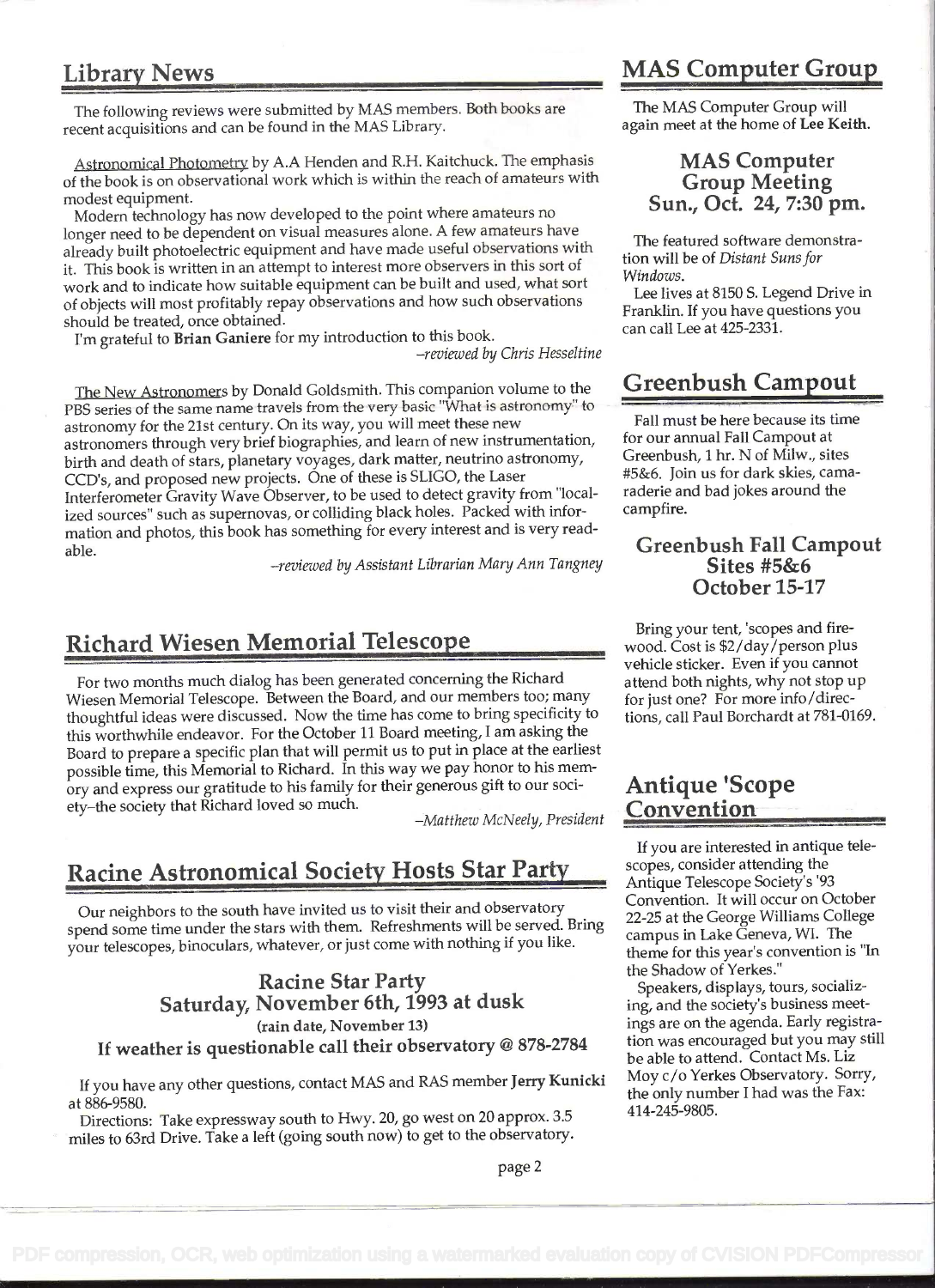### Letters to MAS

### Dear Focal Point,

Although I've been a member of RADIATOR Telescope and thought some of your readers might be interested<br>in what we've been up to. CAMERA in what we've been up to. CAMERA RELAY

Some of my old MAS friends<br>hav recall that I participated in **EXALGLUMERS** may recall that I participated in the development of the High Speed Photometer while attending



UW-Madison. The High Speed Photometer is one of five scientific instruments currently on board the Hubble. Another of the five is the Wide Field and Planetary Camera (WF/PC) provided by JPL. WF/PC is the source of most of the images returned by HST. You can imagine the heartache felt around here when the spherically aberrated images began flowing down from the telescope.

JPL was in the process of completing a flight spare camera when the spherical aberration was diagnosed. Interestingly, we quickly realized that the aberration could be completely corrected by making a minor change to the WF/PC optical design. We've now completed and delivered the replacement camera (WFPC-2) which will be installed in Hubble this December. WFPC-2 incorporates the new optical design along with several science enhancements, such as improved CCD's improved filters including a solar blind FUC photometric sensitivity and stability, and improved dynamic range. After the servicing mission this December, HST should be more scientifically capable than it would have been originally had it not suffered from spherical aberration.

In order to correct the aberration, the alignment of the camera to the Hubble must be perfect. To achieve this, we needed to quickly develop four mirrors that could be steered into position from the ground after WFPC-2 is installed in HST. I joined the WFPC-2 management team with responsibility to add an active optics capability to the instrument in nine months time-a schedule we consider quite challenging. Interestingly, the articulating fold mirrors utilize new technology actuators developed by the Defense Department for deformable mirrors which are used on ground based telescopes to compensate for the "seeing" effects of atmospheric turbulence. This is the technology's first application to spaceflight hardware.

Enclosed is a papercöauthored by myself and the WFPC-2 Principal Investigator, John Trauger, that details how the active optics are used in the overall scheme to correct the spherical aberration. Since WFPC-2 only corrects the aberration for itself, a separate device called COSTAR (Corrective Optics Space Telescope Axial Replacement) has been developed by the Space Telescope Science Institute, and which performs a similar service for three of the four remaining axial science instruments. Unfortunately, the High Speed Photometer will be sacrificed in December to make way for COSTAR.

Now that WFPC-2 is completed and awaiting launch, I've moved on to other projects. Half of my time is now spent leading a team that is defining the Advanced Camera for Hubble, and the other half is spent developing technology for imaging interferometer telescopes that will ultimately outperform Hubble at a fraction of the cost.

Please extend my best wishes to everyone at MAS. May you enjoy clear skies and steady seeing!

### Sincerely, James Fanson, JPL

Ed. note-thanks James, we'll be pulling fo you come December. To the members: the article mentioned above is being placed in the MAS Library-look for if!

|     | Samoay Night<br>  Keyholders |                                                                                                                                                                                                                                |
|-----|------------------------------|--------------------------------------------------------------------------------------------------------------------------------------------------------------------------------------------------------------------------------|
|     |                              |                                                                                                                                                                                                                                |
| 038 | <b>Kanada ay noong</b>       | o e con                                                                                                                                                                                                                        |
| Ŧ   | Wanderschlo                  | aan din                                                                                                                                                                                                                        |
| Ż.  | <u>u ka</u>                  | 432969                                                                                                                                                                                                                         |
| CO. | Net <u>ry Ser</u> ber        | 333                                                                                                                                                                                                                            |
| XX  | <u> Millianus</u>            | 2000 - 2000 - 2000 - 2000 - 2000 - 2000 - 2000 - 2000 - 2000 - 2000 - 2000 - 2000 - 2000 - 2000 - 2000 - 2000<br>2000 - 2000 - 2000 - 2000 - 2000 - 2000 - 2000 - 2000 - 2000 - 2000 - 2000 - 2000 - 2000 - 2000 - 2000 - 2000 |
| 383 | eratum                       | 32. V                                                                                                                                                                                                                          |
| 20  | <b>Billian Contact</b>       | 88. X                                                                                                                                                                                                                          |
|     |                              |                                                                                                                                                                                                                                |

### For Sale

8-inch Celestron C-8 with starbright coatings. Includes HD tripod and wedge, Byers drive, 110v AC or 12v DC, 8x50 finderscope with illuminated reticle, right angle viewer with 26mm, 20mm, 15mm eyepieces, Astromaster guidance computer (8000 object memory), 12v converter/drive corrector and joy stick, dew shield & zapper, declination motor, Telrad, eyepiece rack and counterweights. All for \$1300. Willing to assist new owner is setting up and familiarizing with scope and computer operation. Call J. Kempter, 228-7379.

Orion alt-az slow motion control. Fits on camera tripod or any  $1/4-20$ threaded bolt. Brand new. Cost \$48, sell for \$35. Prinz Tripod, medium duty, good for copyscope or small refractor. Tubular legs, opens to 60', \$35. Both items for \$65. Tom Gill, 476-6986

8-inch Cave Newtonian with setting circles, clock drive, finder, and strong tripod. No oculars. Mirror and diagonal just recoated. \$350 firm. Paul Sorenson, 679-4339.

### Extra Calendars & RASC Handbooks

There will be available a FEW extra calenders and RASC books after receiving regular order in near future. Please get your renewal in now! Contact Paul Sorenson, 679-4339